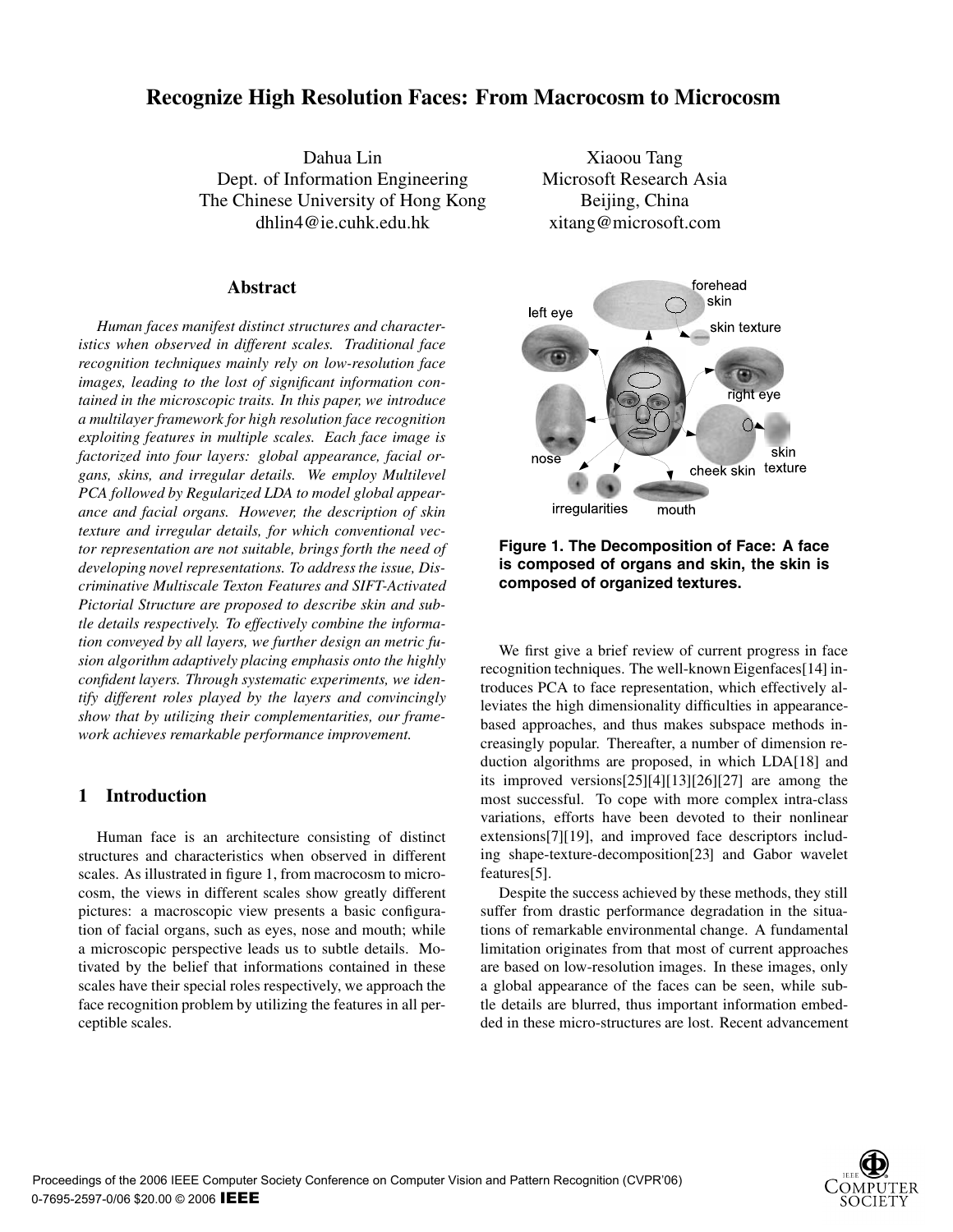

**Figure 2. The multilayer framework.**

of high-definition cameras and high-performance computers makes high-resolution face analysis possible and consequently brings us a great opportunity to break the limitation by making use of the microscopic features.

In this paper, we develop a multilayer framework for high resolution face recognition with information in multiple scales utilized. In the framework, each face is decomposed into 4 layers: global appearance, facial organs (eyes, nose, and mouth), skins (forehead skin, and cheek skin), and irregular details. We propose different feature description schemes for these layers, specially tailored to their different characteristics. They are listed below.

**Global appearance & Facial Organs** The global appearance and main organs of faces are highly structured, hence, a subspace model is appropriate. We first adopt Multilevel PCA for dimension reduction. Then Regularized LDA is proposed to transform the features to a discriminative subspace.

**Skins** Skin does not possess a general spatial structure, instead, it is textured. A typical skin is formed by repetition of texture units (textons). We propose the Discriminative Multiscale Texton Features: firstly a common skin texton dictionary is established, based on which, we describe the texture by texton distribution with soft histogram. R-LDA ensues to reduce the irrelevant variations.

**Irregular details** They have neither a regular appearance nor a spatial order. However, for each person, existence of some inherent irregular details is a strong personal distinction. We proposes SIFT-Activated Pictorial Structure, which unifies SIFT[6] for detecting and describing local interest regions and an elastic graph[17] for modelling their spatial configuration. Thereby, we can effectively express the distribution of irregular details on faces, and compute the similarity in a probabilistic manner.

Furthermore, we develop an adaptive metric fusion algorithm to combine the features in all layers. It constructs the final decision in a probabilistic way based on layerconfidences and emphasizes the highly distinctive layers. The integrated framework is shown in figure 2.

The major contributions of our framework lie in the following aspects. First, compared to most current face recognition techniques based on low resolution images (or downsampled version of high resolution images), our work gives a comprehensive solution to true-sense high resolution face recognition. Second, we take the lead in making use of microscopic structures, including skin textures and irregular details. Novel representations tailored to their particular natures are proposed, which are completely different from the conventional models based on fixed-dimensional vector space. To our best knowledge, both the Multiscale texton features and SIFT-activated pictorial structure are new methodologies in the field. They open up the microcosmic realm for face recognition. Third, we devise a flexible metric-fusion method with the layers adaptively weighted for different persons and under different conditions. Fourth, through systematic evaluations of different layers as well as the whole framework, we identify different roles played by these layers and present a new insight into face recognition.

## **2 Layer Models**

#### **2.1 Global Appearance and Facial Organs**

The global appearance and facial organs are highly structured, thus they can be well represented by a fixed-lengthvector, and it is reasonable to assume that the sample vectors reside on a subspace of much lower dimension. Hence, we learn subspace models for the global appearance and four facial organs (left and right eyes, nose, and mouth) respectively. For a high resolution image, the prohibitively high dimension (over 50000) of appearance-based representation renders traditional dimension reduction methods infeasible. To tackle this difficulty, the multilevel PCA strategy is adopted: we first partition the target area into sub-regions, so that each sub-region contains about  $1000 \sim 2000$  pixels. Then PCA models are trained and applied to these subregions respectively. Finally, a high-level PCA is learned on the stacked vectors concatenating principal components for all sub-regions, in order to attain a more compact representation. For images in a higher resolution, such a PCAhierarchy can be easily extended to more levels.

However, the main target of PCA is for compression, thus it may not lead to optimal discrimination. To extract the discriminant features, LDA[18] is further applied to the top-level principal components. It pursues a linear transform **W** maximizing the ratio of between-class scattering to within-class scattering.

$$
\mathbf{W} = \underset{\mathbf{W}}{\operatorname{argmax}} \frac{|\mathbf{W}^T \mathbf{S}_b \mathbf{W}|}{|\mathbf{W}^T \mathbf{S}_w \mathbf{W}|}. \tag{1}
$$

Suppose the training set has  $n$  images from  $C$  different persons, denoted by  $\{(I_1, c_1), (I_2, c_2), \ldots, (I_n, c_n)\}\$ , where  $c_i$  is the label of the *i*-th sample. Denote the principalcomponent-vector for  $I_i$  by  $\mathbf{x}_i$ , then the between-class scatter matrix  $S_b$  and the within-class scatter matrix  $S_w$  are re-

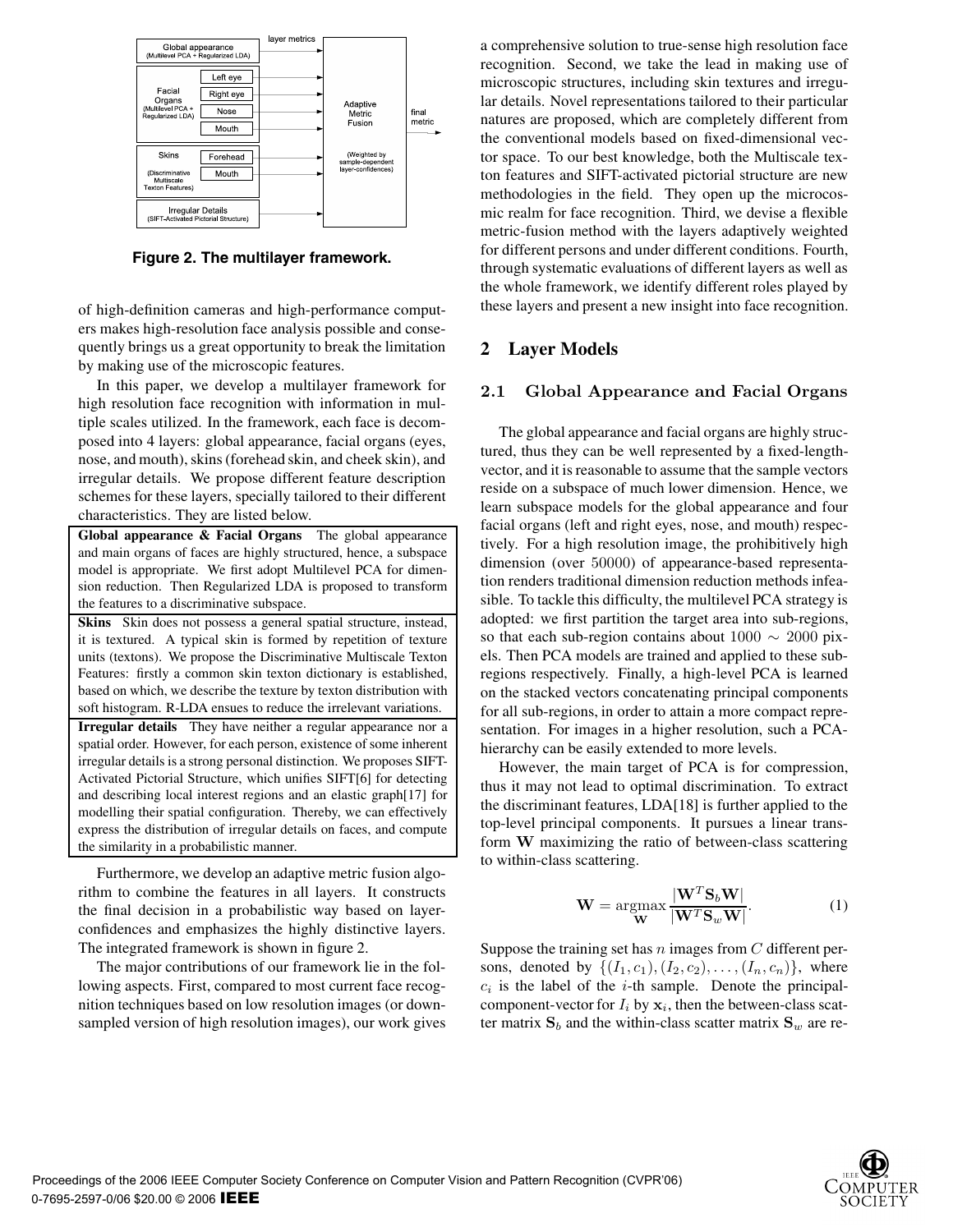$$
\mathbf{S}_b = \frac{1}{n} \sum_{k=1}^{C} n_k (\mathbf{m}_k - \mathbf{m}) (\mathbf{m}_k - \mathbf{m})^T, \tag{2}
$$

$$
\mathbf{S}_w = \frac{1}{n} \sum_{k=1} \sum_{i:c_i=k} (\mathbf{x}_i - \mathbf{m}_k)(\mathbf{x}_i - \mathbf{m}_k)^T, \tag{3}
$$

where  $\mathbf{m}_k$  is the mean vector of the k-th person, and  $\mathbf{m}$ is the overall mean. It is known that LDA tend to suffer from the singularity of  $S_w$  in a high dimensional space. A series of improved LDA algorithms are proposed to address the difficulty, including PCA+LDA[25], Enhanced Fisher Model[4], Unified Subspace Analysis[26], and Null-space LDA[13]. They resolve the problem at the expense of losing information in either principal subspace or null space of **S**w. Inspired by the works in[27][2], we derive the *Regularized LDA* as follows:

**1.** Perform eigen-decomposition on  $\mathbf{S}_w$  as  $\mathbf{S}_w = \mathbf{U}\mathbf{\Lambda}_w\mathbf{U}^T$ . Here  $\mathbf{D} = \text{diag}(\lambda_1, \dots, \lambda_d)$  are diagonal matrix of eigenvalues in descending order, **U** is orthogonal matrix composed of corresponding eigenvectors;

**2.** Determine the dimension or principal subspace of  $\mathbf{S}_w$ , denoted by  $r$ , so that  $95\%$  of the intra-class variation energy is preserved in the principal subspace  $\Omega_p$ ;

**3.** Divide **U** into  $[\mathbf{U}_p, \mathbf{U}_c]$ , which are the basis of  $\Omega_p$  and  $\Omega_c$ (the orthogonal complement of  $\Omega_p$ );

**4.** Compute  $\rho = \frac{1}{d-r} \sum_{i=r+1}^{d} \lambda_i$ ;

**5.** Compute the regularized whitening transform:  $T_1$  =  $[\mathbf{U}_p \Lambda_p^{-\frac{1}{2}}, \rho^{-\frac{1}{2}} \mathbf{U}_r]$ , then  $\mathbf{K}_b = \mathbf{T}_1^T \mathbf{S}_b \mathbf{T}_1$ ; **6.** Apply PCA on  $\mathbf{K}_b$  to get  $\mathbf{T}_2$ , finally get  $\mathbf{W} = \mathbf{T}_1 \mathbf{T}_2$ .

Compared with other LDA-based methods, there are two improvements: 1) Both the principal subspace and its complement are retained in step.5, thus no information would be lost in the whitening stage. Different from dual-space LDA[27], in which the two complementary subspaces are separately treated in ensuing steps, in our method they are combined before the second-stage diagonalization, thus can be utilized more effectively. 2) Our method has its theoretical root in statistics: it is equivalent to approximating  $\mathbf{S}_w$  by a regularized nonsingular matrix  $\mathbf{S}_w$ , and it can be proved[2] that such an approximation is optimal in sense of minimizing the K-L divergence between the Gaussian distributions induced by covariance matrices  $\mathbf{S}_w$  and  $\mathbf{S}_w$ . With the Regularized LDA model learned, we can compute the discriminant feature vectors by  $y = W<sup>T</sup>x$ . Hence, for two faces represented by  $x_1$  and  $x_2$ , the distance in this layer is given by  $d = ||\mathbf{W}^T \mathbf{x}_1 - \mathbf{W}^T \mathbf{x}_2||$ .

## **2.2 Skin Textures**

The face skin is a textured surface consisting of repetitive texture units, which we call *textons*. Such a textured nature prefers a texture-based description. There are generally three families of texture models. A typical family of methods are based on filter bands, they apply FIR filters to the images. Merely relying on power spectrum, they lacks ability of describing local spatial relation. Later, MRF is brought to the domain[9][15], which is inherently suitable for modeling local spatial structures. However, the size of MRF model increases exponentially with the neighborhood size, which confines its capability in capturing large-scale patterns. Zhu et. al propose the the "FRAME"[22] to unify these two families. But the Gibbs sampling involved makes it too slow for practical applications. Since the concept *texton*[24][16][21] becomes popular in computer vision, it has achieved great success. The key rationale is to characterize the textures by texton-distribution.

We establish the skin texture representation based on texton-distribution. As illustrated figure 3, the procedure given as follows comprises three stages: Filtering, Dictionary Building, and Discriminant Learning.

#### **Training Phase: Learning Models**

**a.** Apply Gabor-filters (5 scales and 8 orientations) to extract a set of 40-dim response vectors for all pixels in skin region.

**b.** The response vectors over all pixels in skin regions in all training images are accumulated to form a vector pool.

**c.** Progressively build the texton-dictionary: continue randomly sampling from all response vectors, if the sampled is close to some cluster, then put it to the cluster and update the center*(texton)*, otherwise, create a new cluster centered at new sample. The process continues until no new textons are found and all cluster centers become stable.

**d.** For each image, categorize its skin pixels to the K-texton clusters, then get the  $K$ -bin histograms by counting vectors classified to each cluster. Normalize the histogram so that the sum of scalars in the bins equals 1. This histogram characterizes the texture of an image.

**e.** Regard these histograms as K-dim vectors, and apply Regularized LDA on them, to solve the transform matrix  $W_h$ .

**Testing Phase: Extracting features for a new image**

**a.** Filter the skin region with Gabor filter bands to acquire response vectors.

**b.** Categorize the compressed vectors on all pixels to clusters and compute the  $K$ -bin histogram.

**c.** Transform the histogram to discriminant vector by  $W_h$ .

Compared to conventional texton-based methods, our method has two improvements specially made for skin modeling. **First**, motivated by the observation that structure of skin textures in a high-resolution image is consisting of multiple levels, we obtain the texton description by the inherently-scalable Gabor wavelet. **Second**, because there are tremendous amount of pixels in a set of high resolution images, conventional clustering methods such as K-Means are infeasible. We develop an efficient scheme to build texton dictionary: instead of exhausting all samples, we progressively sample from the patch pool until the clusters are

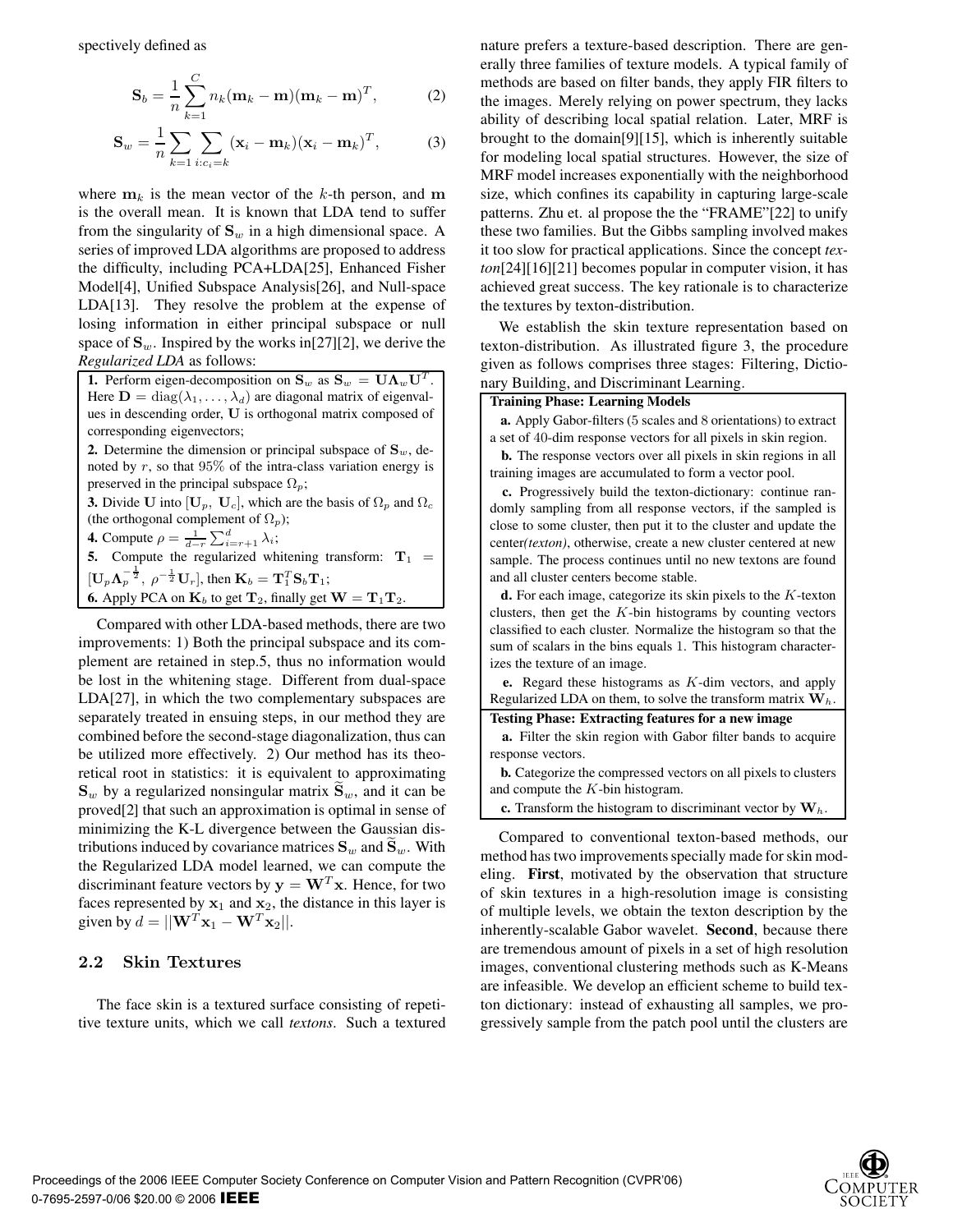

**Figure 3. Illustration of Discriminant Multiscale Texture Feature**

stable. Thereby, much less samples are required. **Third**, observing that the texton histogram encodes not only essential features but also variations cause by illumination change, we learn regularized LDA to extract the intrinsic information, and reduce the interference. The features extracted in this way is called *Discriminant Multiscale Texture Feature*.

#### **2.3 Irregular Details**

Irregular details refer to the subtle yet distinctive local marks on a face image, such as naevus. Face recognition can substantially benefit from the use of the irregular details owning to their two significant properties: 1) The special arrangement of irregular details constitute a strong distinction of a person; 2) The local details are insensitive to illumination change. Realizing that there exist a vast number of irregular details caused by temporary contamination, we restrict our model to only utilizing the local details satisfying the following conditions: **1) distinctiveness**: they have special local pattern and do not resemble other parts of the faces such as skin texture. **2) stability**: they should stably occur in nearly all images of a person, and can be repeatedly detected.

Recently, a trend of using local feature based description arises in the field of generic object recognition, which comes in three lines: 1) the approach matching two sets of local features[6]; 2) the approach using statistics of local features without correspondence[3][8]; 3) the statistical models formulating both the local features and their interrelations. Representative works include Constellation models[20][1], Graphical models[10], and Pictorial structure[17]. The third family is superior to the other two in that it utilizes the spatial relation of the local features.

Inspired by these works, we consider two aspects of the irregular details: local appearance and spatial configuration, as shown in fig.4. Assume that a face image has  $m$  local interest regions, we represent them by a size-variable set, denoted by  $S = \{(\mathbf{a}^{(l)}, \mathbf{x}^{(l)}, \theta^{(l)}, s^{(l)})\}_{l=1}^m$ . Here,  $\mathbf{a}^{(l)}$ , describes the shape-free local appearance of the *l*-th interdescribes the shape-free local appearance of the l-th interest region;  $\mathbf{x}^{(l)}$  is the position of region center;  $\theta^{(l)}$  is its

principal orientation; and  $s^{(l)}$  is the scale of the region. A person is represented by center values of these quantities, i.e.  $\mathcal{M} = \{(\bar{\mathbf{a}}^{(l)}, \bar{\mathbf{x}}^{(l)}, \bar{\theta}^{(l)}, \bar{s}^{(l)})\}_{l=1}^{m}$ . Firstly, we derive a probabilistic formulation modeling the local characteristics probabilistic formulation modeling the local characteristics. With the assumption that they independently satisfy normal distributions, and that the correspondence have been established between a face  $S$  and a personal model  $M$ , we have

$$
p^{(lc)}(\mathcal{S}|\mathcal{M}) = \prod_{l=1}^{m} p(\mathbf{a}^{(l)}|\bar{\mathbf{a}}^{(l)}; \Sigma_a) p(\mathbf{x}^{(l)}|\bar{\mathbf{x}}^{(l)}; \Sigma_x)
$$

$$
p(\theta^{(l)}|\bar{\theta}^{(l)}; \sigma_\theta) p(s^{(l)}|\bar{s}^{(l)}; \sigma_s); \qquad (4)
$$

$$
p(\mathbf{a}^{(l)}|\bar{\mathbf{a}}^{(l)};\Sigma_a) \propto \exp\left(-\frac{(\mathbf{a}^{(l)} - \bar{\mathbf{a}}^{(l)})^T \Sigma_a^{-1}(\mathbf{a}^{(l)} - \bar{\mathbf{a}}^{(l)})}{2}\right),
$$
  
\n
$$
p(\mathbf{x}^{(l)}|\bar{\mathbf{x}}^{(l)};\Sigma_x) \propto \exp\left(-\frac{(\mathbf{x}^{(l)} - \bar{\mathbf{x}}^{(l)})^T \Sigma_x^{-1}(\mathbf{x}^{(l)} - \bar{\mathbf{x}}^{(l)})}{2}\right),
$$
  
\n
$$
p(\theta^{(l)}|\bar{\theta}_l;\sigma_\theta) \propto \exp\left(-\frac{1}{2}\frac{(\theta^{(l)} - \bar{\theta}^{(l)})^2}{\sigma_\theta^2}\right),
$$
  
\n
$$
p(s^{(l)}|\bar{s}^{(l)};\sigma_s) \propto \exp\left(-\frac{1}{2}\frac{(s^{(l)} - \bar{s}^{(l)})^2}{\sigma_s^2}\right).
$$

Moreover, the spatial configuration of the interest regions also play an important role in describing a face. We formulate the spatial configuration with an Elastic Graph, in which the pairwise distances are assumed to satisfy Gaussian distribution:

$$
p^{(sc)}(\mathcal{S}|\mathcal{M}) \propto \prod_{l_1,l_2} \exp\left(\frac{-(||\mathbf{x}^{(l_1)} - \mathbf{x}^{(l_2)}|| - ||\bar{\mathbf{x}}^{(l_1)} - \bar{\mathbf{x}}^{(l_2)}||)^2}{2\sigma_{sc}^2}\right)
$$
(5)

With the formulation above, the model for the  $k$ -th person can be learned by Maximum Likelihood(ML) incorporating both local characteristics and spatial configuration,

$$
\mathcal{M}_k = \underset{\mathcal{M}}{\operatorname{argmax}} \prod_{j=1}^{n_k} p^{(lc)}(\mathcal{S}_{kj}|\mathcal{M}) p^{(sc)}(\mathcal{S}_{kj}|\mathcal{M}). \tag{6}
$$

Taking logarithm of Eq.(6), we see that it is in essence an energy minimization problem with the energy given by

$$
E_k = \sum_{j=1}^{n_k} E(\mathcal{S}_{kj} | \mathcal{M}_k), \tag{7}
$$

$$
E(S_{kj}|\mathcal{M}_k) = \sum_{l=1}^{m} E l^{(l)}(\mathcal{S}_{kj}|\mathcal{M}_k) + \sum_{l=1}^{m} \sum_{l=1}^{m} E s^{(l_1,l_2)}(\mathcal{S}_{kj}|\mathcal{M}_k).
$$
\n(8)

Here El and Es respectively reflect the fidelity of local characteristics and spatial configurations, given by

$$
El^{(l)}(\mathcal{S}|\mathcal{M}) = (\mathbf{a}^{(l)} - \bar{\mathbf{a}}^{(l)})^T \Sigma_{a}^{-1} (\mathbf{a}^{(l)} - \bar{\mathbf{a}}^{(l)}) + (\mathbf{x}^{(l)} - \bar{\mathbf{x}}^{(l)})^T \Sigma_{x}^{-1} (\mathbf{x}^{(l)} - \bar{\mathbf{x}}^{(l)}) + \sigma_{\theta}^{-2} (\theta^{(l)} - \bar{\theta}^{(l)})^2 + \sigma_{s}^{-2} (s^{(l)} - \bar{s}^{(l)})^2, (9)
$$



.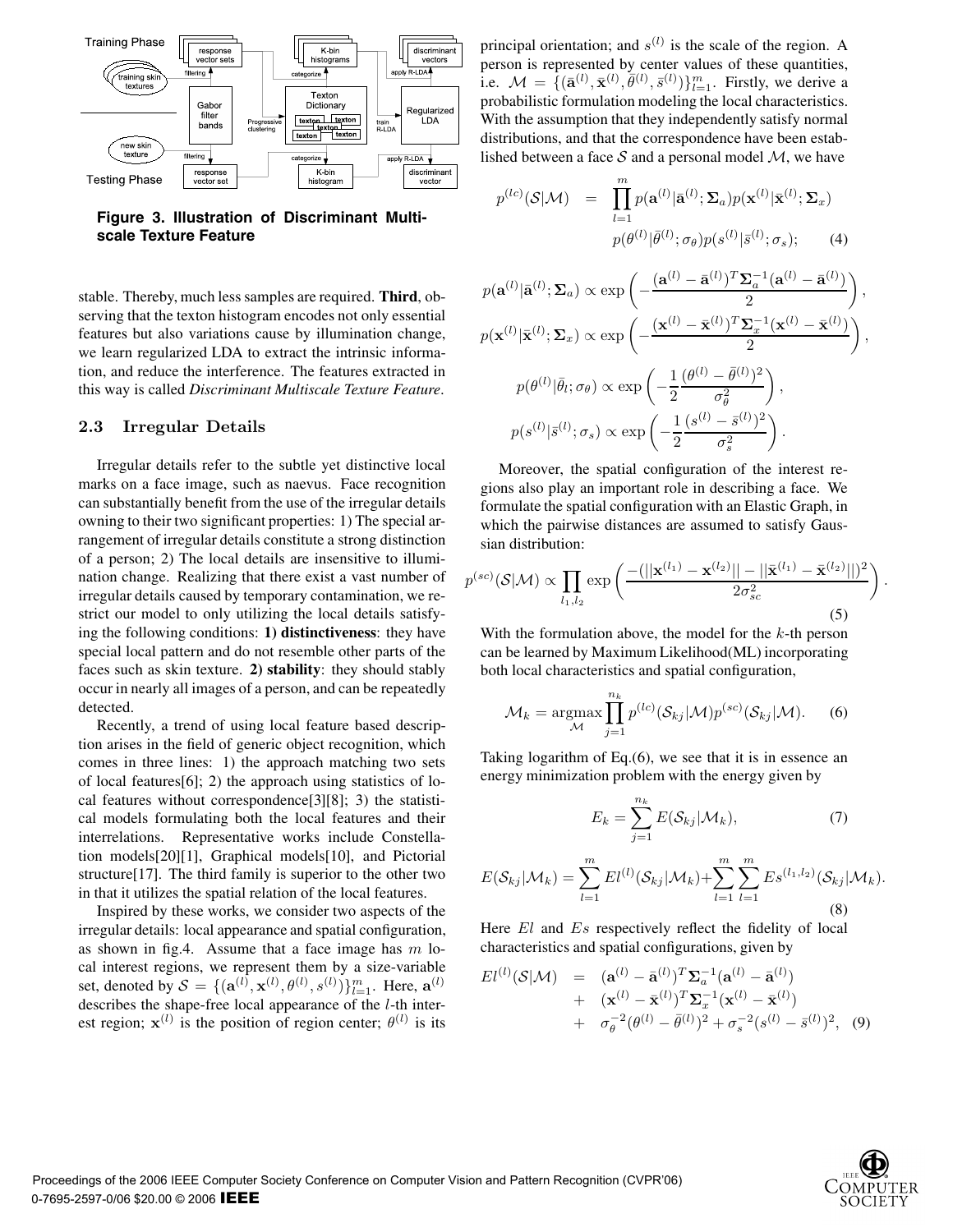$$
E s^{(l_1,l_2)}(\mathcal{S}|\mathcal{M}) = \sigma_{sc}^{-2}(||\mathbf{x}^{(l_1)} - \mathbf{x}^{(l_2)}|| - ||\bar{\mathbf{x}}^{(l_1)} - \bar{\mathbf{x}}^{(l_2)}||)^2.
$$
\n(10)

Solving  $\mathcal{M}_k$  is a convex quadratic programming problem guaranteeing global optima. Note that in our formulation, all personal models share the same covariances and variances, which is justified by two reasons: 1) The number of samples of each person is small, and is insufficient to give a reliable estimation of the covariances. 2) The variations are mainly caused by external condition changes. Due to the limited samples for each person, they may not capture all types of variations. Hence, it is proper to pool all regions in all samples to robustly evaluate the covariances and variances. The rationale is similar to that of LDA, where  $S_w$  is calculated by pooling the variations of all classes.

Under the formulation, we first need to select a set of interest regions satisfying the aforementioned requirements and give their descriptions. Mikolajczyk et. al have given a comparative study on state-of-the-art interest region detectors and local descriptors[12], and shown that Scale Invariant Feature Transform (SIFT)[6] outperformed the others in terms of repeatability. In this paper, we use the Hessian-Laplace detector (the detector used in SIFT) for interest region detection, which localizes the scale-space maxima of the DoG and is claimed to achieve scale-invariant detection[6]. The detection process would evaluates the position **x**, scale s, and principal direction  $\theta$ of every interest region. Then for each region, we employ SIFT to give a local description **<sup>a</sup>**. It is a 128-bin histogram characterizing the local gradient distribution in 16 relative locations and 8 relative orientations. Such a description is scale- and rotation-invariant and highly distinctive. Based on SIFT, we devise the following scheme to select the valid interest regions:

**1.** Use SIFT to detect interest regions as candidates and give local descriptions on them.

**2.** For each person, perform agglomerative clustering to cluster the candidate regions detected on all his images:

**a.** Initialize by considering each region as a cluster;

**b.** Progressively combine two clusters with the condition that every pair of regions in a cluster should be similar and close enough, i.e. the differences of local appearances, positions, orientations and scales should be below some thresholds;

**c.** Repeat the process until no more combinations found.

**3.** Refine clusters by reassigning each region to the best cluster.

**4.** Filtering: retain the clusters meeting following constraints:

**a.** (Stability) the regions in the cluser should appear in no less than 90% of the samples of the person;

**b.** (Distinctiveness) the region are not similar to any skin textons, and its entropy should be higher than some threshold. **5.** If a cluster contains more than one regions from the same image, only keep the one closest to the cluster center.

After the interest region is selected, we can learn the personal models for each person as follows:



**Figure 4. The SIFT-Activated Pictorial Structure.**

**1.** For each person, set m to be the number of selected clusters. If  $m > 0$ , we continue the following steps; otherwise it indicates that the irregular models cannot be built, then we will not use irregular details for this person.

**2.** For l-th cluster, compute the means for local descriptions.

**3.** Compute the covariances and variances for local descriptions for all clusters of all persons.

**4.** Estimate  $\Sigma_a$ ,  $\Sigma_x$ ,  $\sigma_\theta$ ,  $\sigma_s$  by averaging all the computed covariances and variances on local appearances, positions, orientations, and scales respectively.

**5.** Estimate  $\sigma_{sc}$  by computing the variances of distances in each pair of regions and avaerging them.

**6.** With the covariances and variances estimated, we can learn the personal models  $M_1, \ldots, M_C$  by minimizing  $E_k$  with convex quadratic programming.

To match a learned model  $M$  to a new image, that is to determine the positions, scales, and orientations for each model-region on the new image. It can be implemented by

$$
\widehat{S} = \operatorname*{argmax}_{S} E(S|M). \tag{11}
$$

The formulation given in Eq.(6) is an extension of Pictorial Structure(PS)[17]. In [17], a dynamic programming method is introduced for matching a PS model to a new image, which can give an approximately global optimal solution by first pruning the elastic graph to a minimum spanning tree and then searching the optimal configurations by forward-backward tracing. Targeting our problem, we make two important improvements to the matching algorithm.

**First**, the algorithmic complexity is  $O(nh^2)$ , where h is the number of possible positions for each region. It is typical to impose a grid over the image as candidate positions, incurring large computational cost. To address the difficulty, we combine SIFT detector with PS model. Only the SIFT-detected candidates, instead of dense grid points, are activated in the searching process, thereby  $h$  is

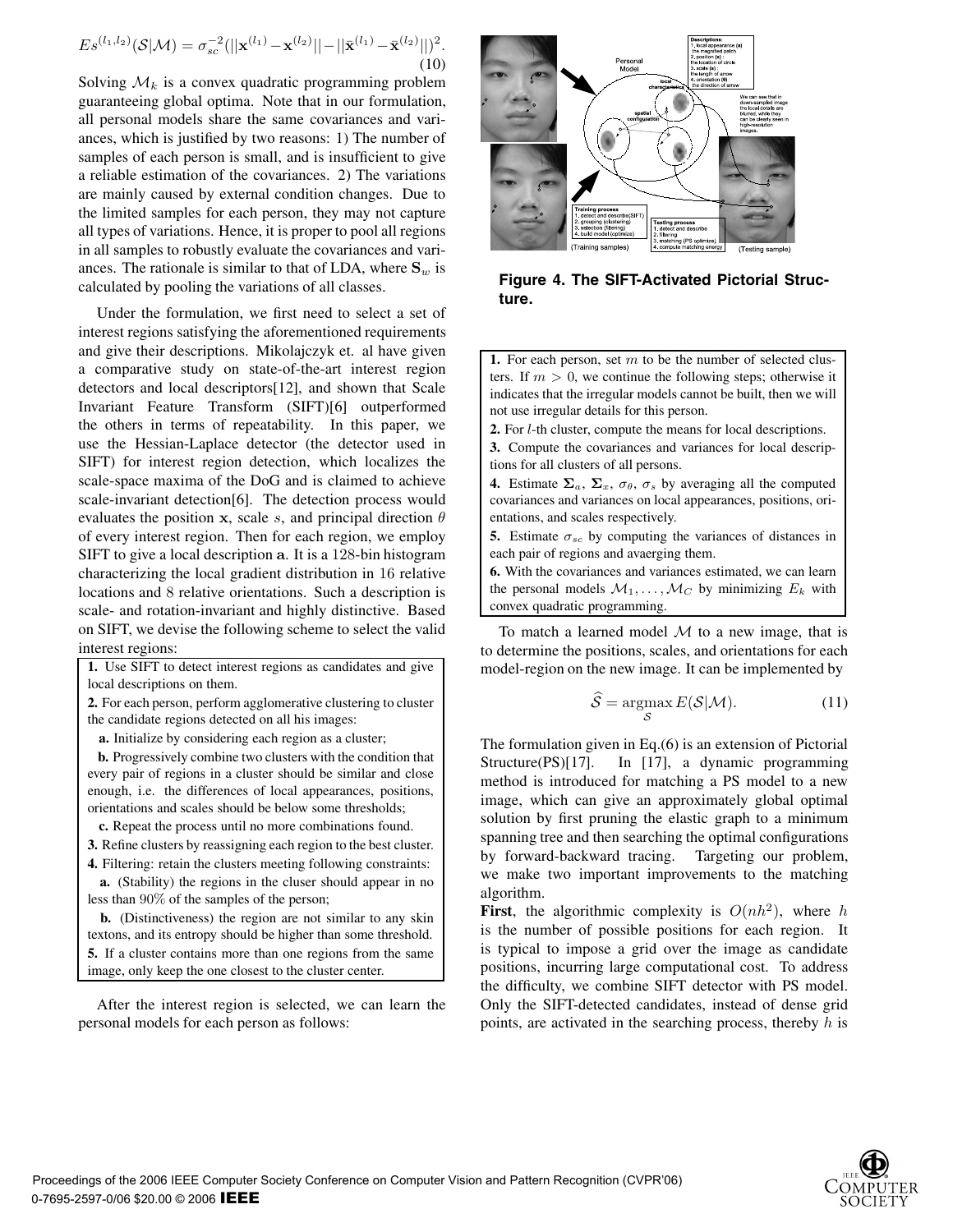drastically reduced and thus the efficiency is increased.

**Second**, it is possible that for some regions, there may be no correspondence detected in the input image. As to this issue, we preset a threshold  $El_{max}$ . For a region, if the matching energies between it and all detected regions are higher than  $El_{max}$ , it is considered to have no correspondences. In this case, we just set  $El^{(l)} = El_{max}$ . By imposing an upper bound on the local matching energies, the model is robustly accommodated to the situation without suitable correspondences. The process of matching a person to a new image is given below **1.** For an input image, use SIFT to detect interest regions, and give local description. **2.** Filter out the regions not meeting distinctiveness condition. **3.** Apply the dynamic programming procedure[17] with our  $El_{max}$  upper-bound to establish region correspondence. **4.** Use Eq.(8) to compute the matching energy.  $\left(\frac{E(S|M)}{m}\right)^{\frac{1}{2}}$  is considered as the model-sample-distance.

Through the integration of SIFT and Pictorial Structure formulation, we develop a novel and effective paradigm to model the irregular details, called *SIFT-Activated Pictorial Structure (SAPS)*.

## **3 Adaptive Metric Fusion**

As shown in figure 2, our framework consists of totally  $L = 8$  channels in all the layers, which respectively evaluate distance metrics based on their special models. We develop an adaptive metric fusion algorithm to give final decisions by integrating all layers. Let  $d_k^{(l)}(\mathbf{x})$  denote the distance<br>between a sample x and the *k*-th person <sup>1</sup> With a simplibetween a sample  $x$  and the  $k$ -th person.<sup>1</sup> With a simplified assumption that the samples satisfy an isotropic normal distribution in the discriminant space, we get

$$
\mathbf{x} \sim \mathcal{N}(\mathbf{m}, \sigma^2 \mathbf{I}) \Rightarrow d(\mathbf{x}; \mathbf{m}) \sim \sqrt{\frac{2}{\pi \sigma^2}} \exp\left(-\frac{d^2}{2\sigma^2}\right).
$$
\n(12)

Let  $\mathcal{L}_l$  denote the *l*-th layer,  $d_k^{(l)}(\mathbf{x})$  denote the distance be-<br>tween the sample x and the *k*-th person in  $\mathcal{L}_l$ . Suppose tween the sample  $x$  and the k-th person in  $\mathcal{L}_l$ . Suppose each layer serves as an "expert", and independently makes decision. The decisions from  $\mathcal{L}_l$  are expressed by posteriori based on distances

$$
p(k|d_k^{(l)}; \mathcal{L}_l) = \frac{P(k)p(d_k^{(l)}|k; \mathcal{L}_l)}{\sum_{q=1}^C P(q)p(d_q^{(l)}|q; \mathcal{L}_l)},
$$
(13)

here, 
$$
p(d_k^{(l)}|k; \mathcal{L}_l) = \sqrt{\frac{2}{\pi \sigma_l^2}} \exp\left(-\frac{d_k^{(l)2}}{2\sigma_l^2}\right).
$$
 (14)

We just assume all classes share equal priors:  $P(k)$  =  $\frac{1}{C}$ ,  $k = 1, ..., C$ , while  $\sigma_l$  is the standard deviation of sam-<br>ples in the *l*-th layer. We then introduce a concent called ples in the l-th layer. We then introduce a concept called *confidence* to reflect the expert's certainty on its decision, denoted by  $c(l)$ . Hence, the combined decision is

$$
p(k|\{\mathcal{L}\}_{l=1}^{L}) = \sum_{l=1}^{L} c(l) \cdot p(k|d_k^{(l)}; \mathcal{L}_l).
$$
 (15)

A straightforward way to define the confidences is setting  $c(l)$  to be the average correct rate obtained in  $\mathcal{L}_l$ . A separate evaluation set is used to give an objective assessment on the correct rates. Carefully examining the faces, we find that different faces possess different distinctions. For the faces with special eyes, we should emphasize the eye-channel; while for the faces with conspicuous naevus, the irregulardetail-layer should be heavily weighted. Motivated by the rationale, we derive the adaptive confidence, given by

$$
c(l) = \frac{\log C - H(k|\mathcal{L}_l)}{\log C},\tag{16}
$$

here the  $H(k|\mathcal{L}_l)$  is the entropy of classes conditioned on distances evaluated in  $\mathcal{L}_l$ , defined by

$$
H(k|\mathcal{L}_l) = \sum_{k=1}^{C} p(k|d_k^{(l)}; \mathcal{L}_l) \log p(k|d_k^{(l)}; \mathcal{L}_l).
$$
 (17)

We see that when the distances to all classes are equal, the expert completely fail to make judgment; then  $H(k|\mathcal{L}_l)$  =  $\log C$ , i.e.  $c(l) = 0$ ; while if the expert evaluates that  $p(k|\mathcal{L}_l)=1$ , it definitely make sure that the sample belongs to the k-th class, then  $H(k|\mathcal{L}_l)=0$ , i.e.  $c(l)=1$ . By this way, emphasis is placed on the layers that can clearly distinguish between the classes. Furthermore, according to the Fano's inequality in information theory, Eq.(16) gives an upper bound on the average correct rate.

#### **4 Experiments**

To systematically investigate the layer models and the whole framework, we conduct experiments on two high resolution face databases. The first one is XM2VTS[11]. It consists of 1180 images of size  $720 \times 576$  pixels, which are from 295 persons with each person having 4 samples captured in different sections. For each person, we take the first two sections for training, while other two sections for testing. Thus, we have 590 training samples, and 590 probe samples. The other database is collected by our lab, which comprises 1600 images from 200 persons. For convenience, we call this high resolution database *HRDB*. The images are of size  $1024 \times 768$ , and captured with obvious illumination and expression change. For each person, 4 images are used



<sup>&</sup>lt;sup>1</sup>For the first 3 layers,  $d$  is the distance between the sample vector and the center vector of the  $k$ -th person in the discriminant space; while for the 4-th layer, it is the sqrt root of the average matching energy.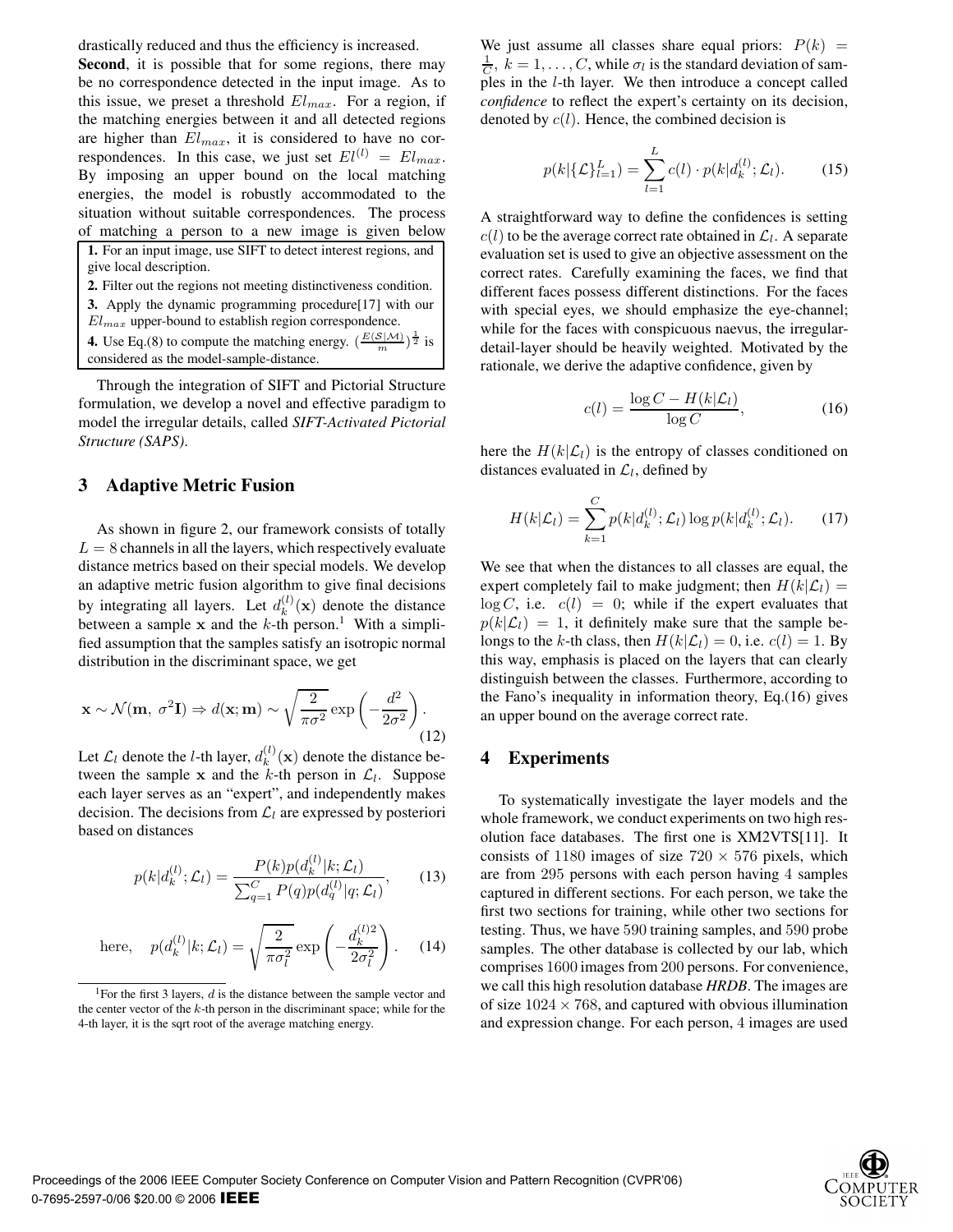|          | XM2VTS     |       |       |            |       |       | <b>HRDB</b> |       |            |            |            |       |
|----------|------------|-------|-------|------------|-------|-------|-------------|-------|------------|------------|------------|-------|
| Part     | <b>PCA</b> | LDA   | NDA   | <b>EFM</b> | GDA   | R-LDA | <b>PCA</b>  | LDA   | <b>NDA</b> | <b>EFM</b> | <b>GDA</b> | R-LDA |
| global   | 0.836      | 0.883 | 0.871 | 0.907      | 0.897 | 0.942 | 0.548       | 0.841 | 0.896      | 0.868      | 0.884      | 0.935 |
| lefteye  | 0.527      | 0.556 | 0.353 | 0.564      | 0.614 | 0.636 | 0.561       | 0.843 | 0.703      | 0.870      | 0.854      | 0.901 |
| righteye | 0.515      | 0.553 | 0.393 | 0.554      | 0.534 | 0.614 | 0.573       | 0.836 | 0.688      | 0.856      | 0.863      | 0.896 |
| nose     | 0.290      | 0.320 | 0.112 | 0.324      | 0.320 | 0.369 | 0.260       | 0.423 | 0.300      | 0.449      | 0.433      | 0.493 |
| mouth    | 0.397      | 0.431 | 0.241 | 0.436      | 0.449 | 0.485 | 0.194       | 0.448 | 0.248      | 0.469      | 0.399      | 0.499 |

**Table 1. Correct rates on global appearance layer and facial organs layer.**

|                       |       |          | XM2VTS   |             |        | <b>HRDB</b> |          |          |             |        |
|-----------------------|-------|----------|----------|-------------|--------|-------------|----------|----------|-------------|--------|
| Combination           | vote  | dist.sum | prob.sum | <b>FCMF</b> | Ada.MF | vote        | dist.sum | prob.sum | <b>FCMF</b> | Ada.MF |
| all organs            | 0.707 | 0.763    | 0.756    | 0.775       | 0.841  | 0.873       | 0.906    | 0.914    | 0.933       | 0.959  |
| global+organs         | 0.863 | 0.878    | 0.892    | 0.910       | 0.953  | 0.919       | 0.930    | 0.935    | 0.945       | 0.955  |
| skins(cheek+forehead) | 0.380 | 0.547    | 0.612    | 0.620       | 0.669  | 0.351       | 0.560    | 0.521    | 0.538       | 0.573  |
| organs+skins          | 0.780 | 0.859    | 0.864    | 0.883       | 0.917  | 0.889       | 0.940    | 0.954    | 0.963       | 0.970  |
| global+organs+skins   | 0.908 | 0.951    | 0.933    | 0.959       | 0.985  | 0.936       | 0.946    | 0.951    | 0.955       | 0.976  |
| global+irregu.        | 0.946 | 0.951    | 0.953    | 0.956       | 0.963  | 0.941       | 0.943    | 0.953    | 0.959       | 0.962  |
| organs+skins+irregu.  | 0.797 | 0.890    | 0.905    | 0.922       | 0.969  | 0.904       | 0.904    | 0.943    | 0.960       | 0.960  |
| all layers            | 0.929 | 0.978    | 0.978    | 0.986       | 0.990  | 0.959       | 0.944    | 0.954    | 0.964       | 0.986  |

**Table 2. Correct rates on combinations of layers. Five fusion schemes are compared. From left to right, they are majority voting, summing of distances, sum of probabilities of Eq.(13), confidence-fixed metric fusion, adaptive metric fusion.**

for training, while the other 4 are for testing. Note that in both databases, the training set and testing set are disjoint.

To reduce the effect of affine photometric transform, every face image is first normalized so that the mean intensity value is shifted to zero, and the standard deviation of pixel values is unified to 1. The 4 layers are respectively constructed by applying different masks to extract the target region as illustrated in fig.1. Note that the irregular-detaillayer is based on whole face region with the facial organs removed. The global appearance is down-sampled from the initial image by a factor of 4, while all other layers are in the original resolution. A two-level PCA hierarchy is applied to the global appearance for dimension reduction, while standard PCA is used for facial organs. In each PCA model, 95% of the variation energy is preserved.

**Test Models of Global Appearance and Facial Organs.** We first test the global appearance layer and the facial organs layer, where representative algorithms including PCA[14], LDA[18], Kernel LDA(GDA)[7][19], Nullspace LDA(NDA)[13], Enhanced Fisher Model(EFM)[4], and our regularized LDA(R-LDA) are compared. The parameters are determined by cross-validation, and the best results obtained are shown in table  $1<sup>2</sup>$ . From the results we observe that: **(1)** Global appearance outperforms the layers based on individual organs by a large margin, which indicates that it contains most discriminant information. **(2)** As to the

| Database    | Part     | Dict.size | Hist.cr | Disc.cr |
|-------------|----------|-----------|---------|---------|
| XM2VTS      | cheek    |           | 0.234   | 0.417   |
|             | forehead | 19        | 0.227   | 0.349   |
| <b>HRDB</b> | cheek    | 13        | 0.060   | 0.349   |
|             | forehead | 20        | 0.120   | 0.385   |

**Table 3. Results of Skin Texture Models**

organs, eyes lead to the best performance. Compared to other parts, they convey more information. The accuracy of mouth-channel is not very good, just slightly better than nose, which is due to its significant variation across different images of a person. **(3)** The proposed Regularized LDA shows very good accuracy and robustness, and consistently surpasses other algorithms.

**Test Skin Texture Models.** We use texton-based approach to model the skins. By employing the progressive sampling strategy, only about  $3 \times 10^5$  patches are needed to build a stable texton dictionary. Considering that there are totally  $4 \times 10^7$  patches available in the training pool, it really leads to a great computational saving. The results are shown in table 3. We can see from the results that: **(1)** The texton dictionary is small, containing about  $10 \sim 20$  textons, which confirms the rationale that the skins are formed by repetition of a small set of units. **(2)** Directly comparing texton-histograms yields a very poor accuracy. It is due to two reasons: on one hand the skin appearance is seriously affected by illumination change; on the other hand the skins of different person are similar. **(3)** The accuracies achieved

<sup>2</sup>In the table, Dict.size is the number of textons in dictionary, Hist.cr and Disc.cr are the correct rates acquired by direcly using  $\chi^2$ -distance on original histograms and using  $L^2$ -distance on the discriminant vectors.